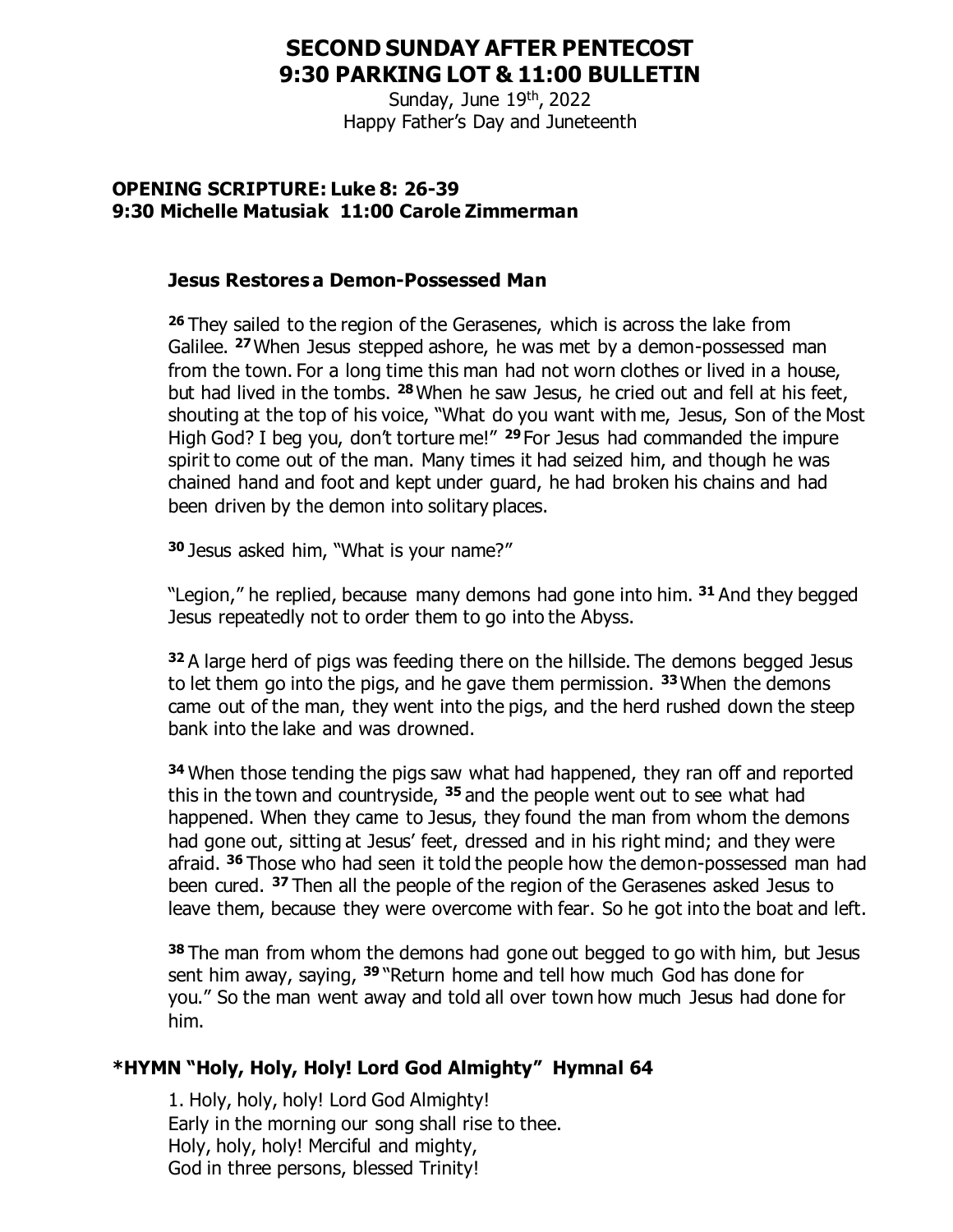2. Holy, holy, holy! All the saints adore thee, casting down their golden crowns around the glassy sea; cherubim and seraphim falling down before thee, which wert, and art, and evermore shalt be.

3. Holy, holy, holy! Though the darkness hide thee, though the eye of sinful man thy glory may not see, only thou art holy; there is none beside thee, perfect in power, in love and purity.

4. Holy, holy, holy! Lord God Almighty! All thy works shall praise thy name, in earth and sky and sea. Holy, holy, holy! Merciful and mighty, God in three persons, blessed Trinity.

#### **WELCOME Pastor Scott Clawson**

## **CALL TO WORSHIP 9:30 Michelle Matusiak 11:00 Carole Zimmerman**

(inspired by 1 Kings 19: 8-15) When we long for the special effects we think life should offer: **it is enough, for us, that God comes in a soft, summer shower.**

When we our hearts are cracked by the drought of doubt: **it is enough, for us, that God opens up the fountains of faith for us.**

When our senses are deadened by the sales pitches of our culture: **it is enough, for us, that God wraps us in the silence of grace.**

## **HYMN "In Christ There Is No East or West" Hymnal 548**

1. In Christ there is no east or west, in him no south or north; but one great fellowship of love throughout the whole wide earth.

2. In Christ shall true hearts everywhere their high communion find; his service is the golden cord close binding humankind.

3. In Christ is neither Jew nor Greek, and neither slave nor free; both male and female heirs are made, and all are kin to me.

4. In Christ now meet both east and west,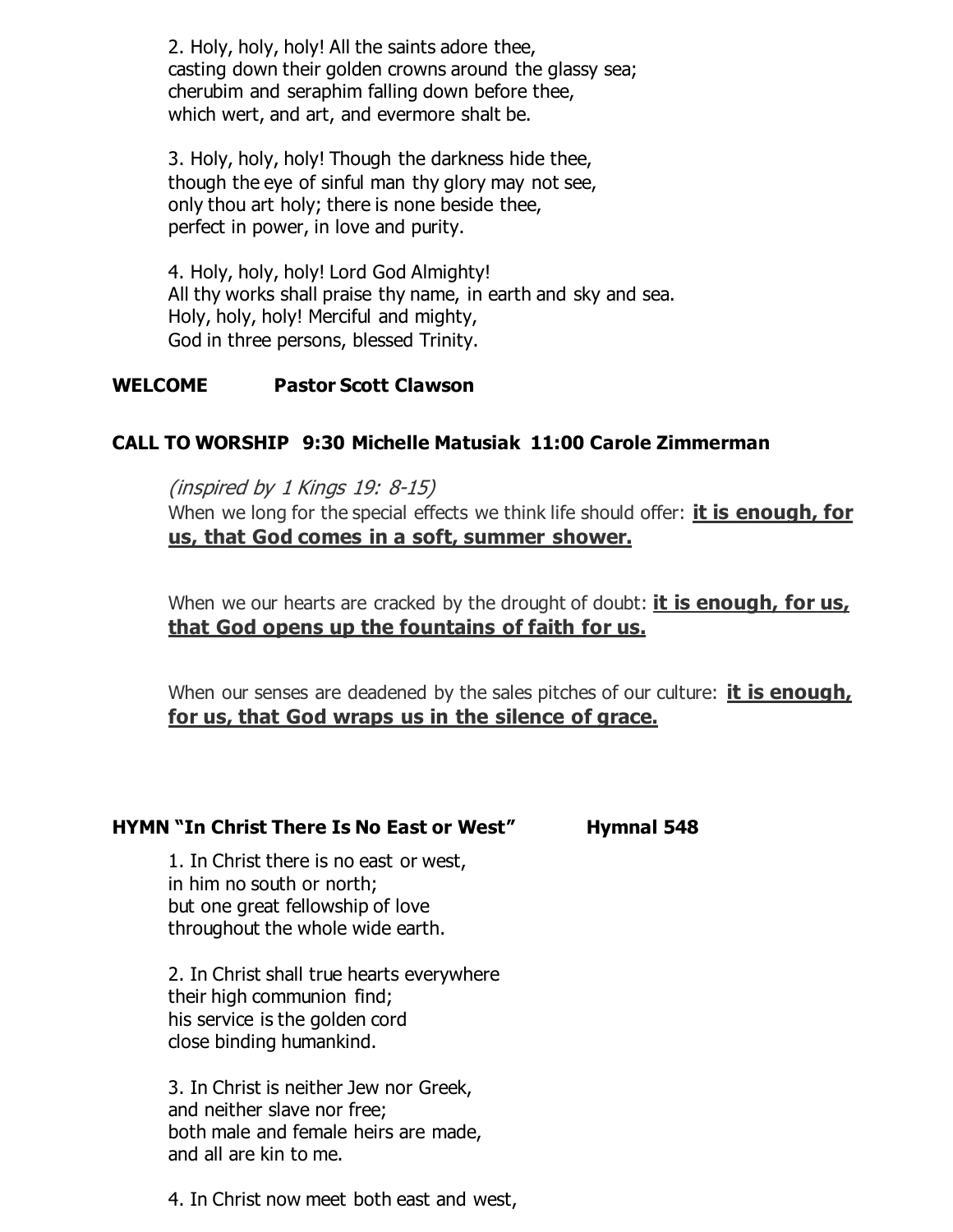in him meet south and north; all Christly souls are one in him throughout the whole wide earth.

#### **HYMN "Fill My Cup, Lord" Hymnal 641**

Fill my cup, Lord, I lift it up, Lord. Come and quench this thirsting of my soul. Bread of heaven, feed me till I want no more; fill my cup, fill it up and make me whole.

#### **PRAYERS OF THE PEOPLE AND THE LORDS PRAYER**

#### **HYMN "Fill My Cup Lord" Hymnal 641**

Fill my cup, Lord, I lift it up, Lord. Come and quench this thirsting of my soul. Bread of heaven, feed me till I want no more; fill my cup, fill it up and make me whole.

#### **New Testament Lesson Romans 15: 23-29 9:30 Michelle Matusiak 11:00 Carole Zimmerman**

#### **Paul's Plan to Visit Rome**

**<sup>23</sup>** But now that there is no more place for me to work in these regions, and since I have been longing for many years to visit you, **<sup>24</sup>** I plan to do so when I go to Spain. I hope to see you while passing through and to have you assist me on my journey there, after I have enjoyed your company for a while. **<sup>25</sup>** Now, however, I am on my way to Jerusalem in the service of the Lord's people there. **<sup>26</sup>** For Macedonia and Achaia were pleased to make a contribution for the poor among the Lord's people in Jerusalem. **<sup>27</sup>** They were pleased to do it, and indeed they owe it to them. For if the Gentiles have shared in the Jews' spiritual blessings, they owe it to the Jews to share with them their material blessings. **<sup>28</sup>** So after I have completed this task and have made sure that they have received this contribution, I will go to Spain and visit you on the way. **<sup>29</sup>** I know that when I come to you, I will come in the full measure of the blessing of Christ.

The word of God for the people of God. **Thanks be to God.** 

**Anthem (11:00)**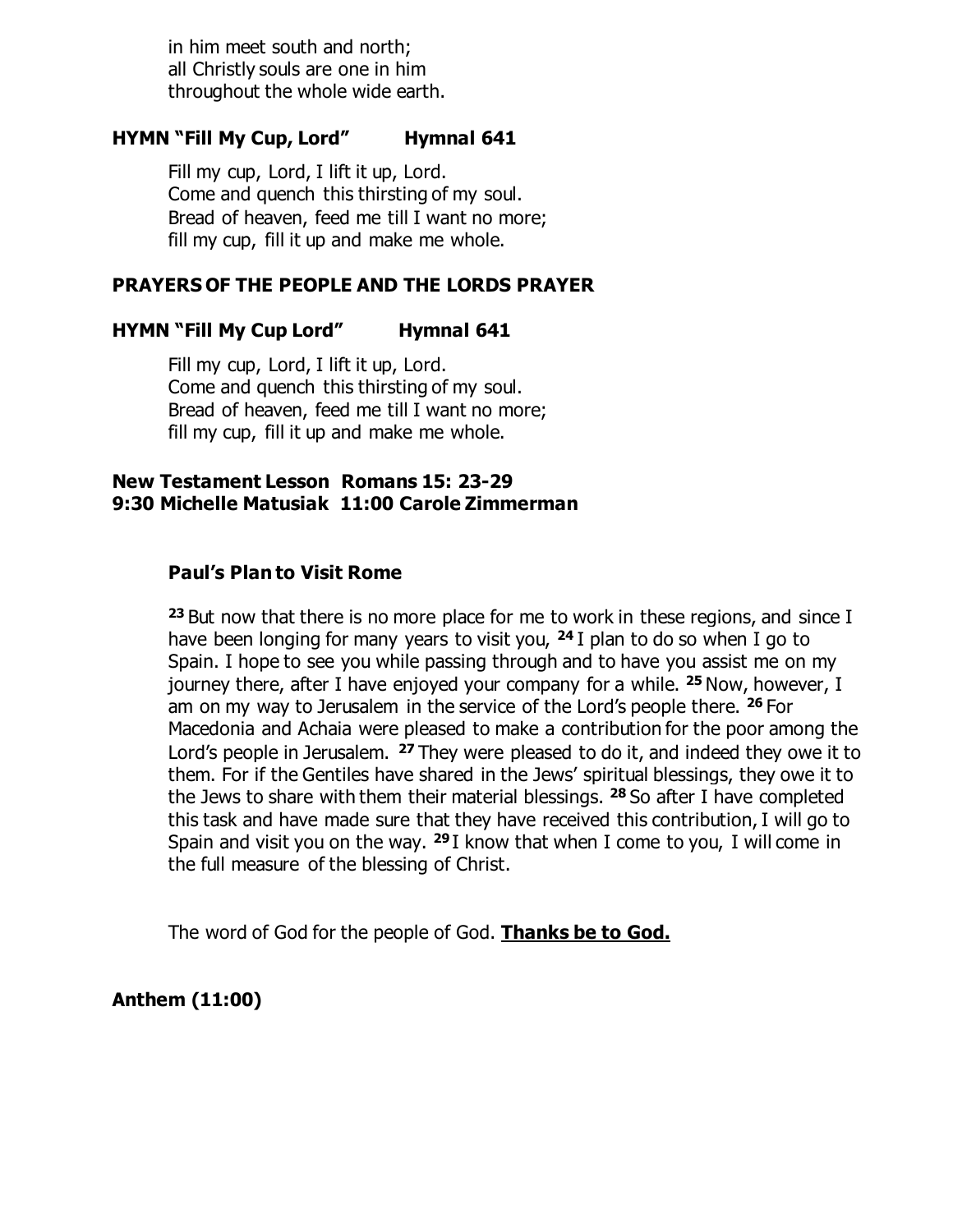## **Sermon "Shattered Dreams" Pastor Scott Clawson**



## **AFFIRMATION A Modern Affirmation Hymnal 885 OF FAITH**

Where the Spirit of the Lord is, there is one true church, apostolic and universal, whose holy faith let us now declare:

**We believe in God the Father Infinite wisdom, power, and love Whose mercy is over all of his works, And whose will is ever directed to his children's good**

**We believe in Jesus Christ Son of God and Son of man, The gift of the Father's unfailing grace, The ground of our hope, And the promise of our deliverance from sin and death**

**We believe in the Holy Spirit As the divine presence in our lives, Whereby we are kept in perpetual remembrance Of the truth of Christ, a And find strength and help in time of need.**

**We believe that this faith should manifest itself In the service of love As set forth in the example of our blessed Lord, To the end That the kingdom of God may come upon the earth. Amen**

**HYMN "There Is a Balm in Gilead" Hymnal 375 Refrain:**